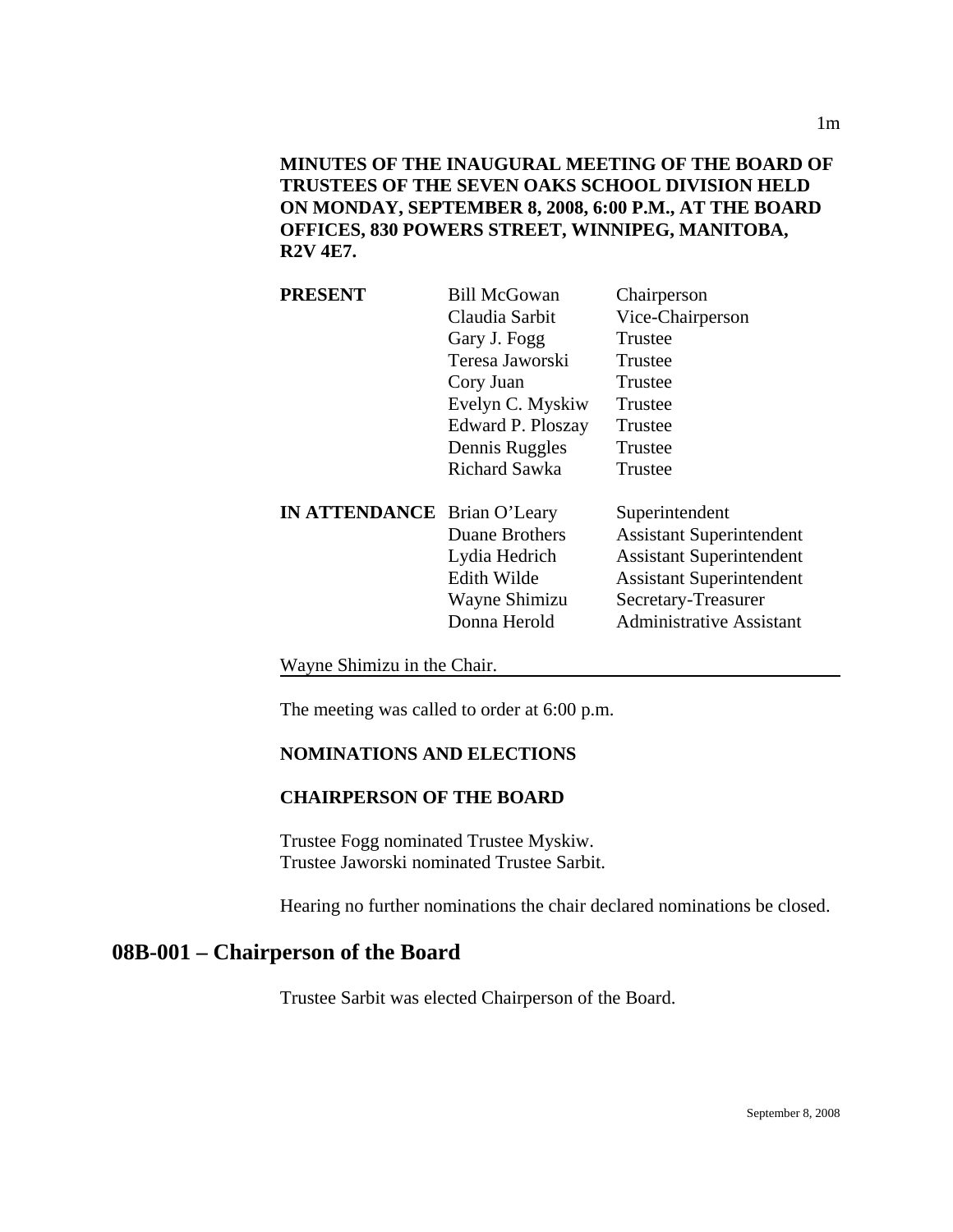#### **VICE-CHAIRPERSON OF THE BOARD**

Trustee Juan nominated Trustee Myskiw.

Hearing no further nominations the Chair declared nominations be closed.

## **08B-002 – Vice-Chairperson of the Board**

Trustee Myskiw was declared elected by acclamation Vice-Chairperson of the Board.

Trustee Sarbit in the Chair.

## **CO-CHAIRS OF NEGOTIATIONS**

### - **SEVEN OAKS TEACHERS' ASSOCIATION**

Trustee Myskiw nominated Trustee Sawka.

Hearing no further nominations the Chair declared nominations be closed.

## **08B-003 – Co-Chair of Negotiations – Seven Oaks Teachers' Association**

Trustee Sawka was declared elected by acclamation, Co-Chair of Negotiations for the Seven Oaks Teachers' Association.

## **CO-CHAIR OF NEGOTIATIONS**

#### **- CANADIAN UNION OF PUBLIC EMPLOYEES**

Trustee Ploszay nominated Trustee Ruggles.

Hearing no further nominations the Chair declared nominations be closed.

## **08B-004 – Co-Chair of Negotiations – C.U.P.E.**

Trustee Ruggles was declared elected by acclamation Co-Chair of Negotiations for C.U.P.E. Locals No. 731, 949, 2938.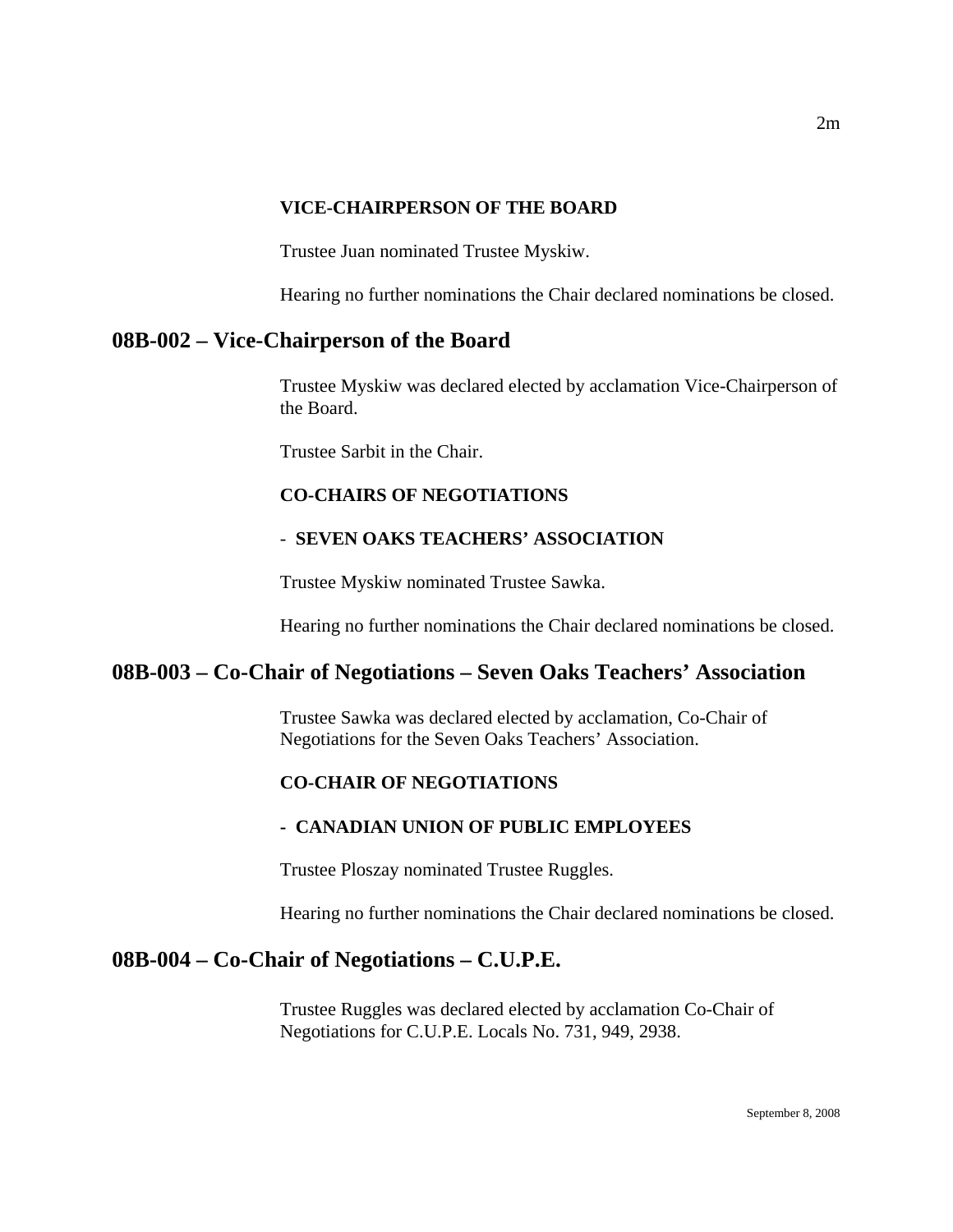#### **- SEVEN OAKS PARAPROFESSIONAL ASSOCIATION**

Trustee Fogg nominated Trustee McGowan. Trustee Myskiw nominated Trustee Jaworski.

Trustee McGowan declined the nomination.

Hearing no further nominations the Chair declared nominations be closed.

# **08B-005 – Co-Chair of Negotiations – S.O.P.A.**

Trustee Jaworski was declared elected by acclamation Co-Chair of Negotiations for the Seven Oaks Paraprofessional Association.

## **REPRESENTATIVES TO OTHER BODIES – STANDING COMMITTEES**

# **08B-006 – Representatives to Other Bodies – Standing Committees**

- Policy Manual Committee: Trustees Jaworski, Ploszay, and Juan.
- Workplace Safety and Health Committee: Trustee Ruggles.
- Accident Review Committee: Trustees Fogg and McGowan.
- Board/SOTA Professional Development Committee: Trustees Sawka and Juan.
- Educational Leave Committee: Trustees Jaworski and Ruggles.
- Board-SOTA Advisory Committee: Trustees Ploszay, Sawka and Sarbit.
- Board-Student Liaison Committee: Trustees Fogg, Ploszay and McGowan.
- Negotiations Committees:
	- Seven Oaks Teachers' Association: Trustees Sawka (Chair), Sarbit and Ploszay.
	- Canadian Union of Public Employees, Locals #731, #949 and #2938: Trustees Ruggles (Chair), Juan and Myskiw.
	- Seven Oaks Paraprofessional Association: Trustees Jaworski (Chair), Fogg and McGowan.

# **08B-007 – Representatives on External Committees**

- City of Winnipeg Liaison: Trustee Sarbit or Trustee Myskiw.
- Metro Coordinating Committee: Trustees Sawka, Ruggles and Jaworski.